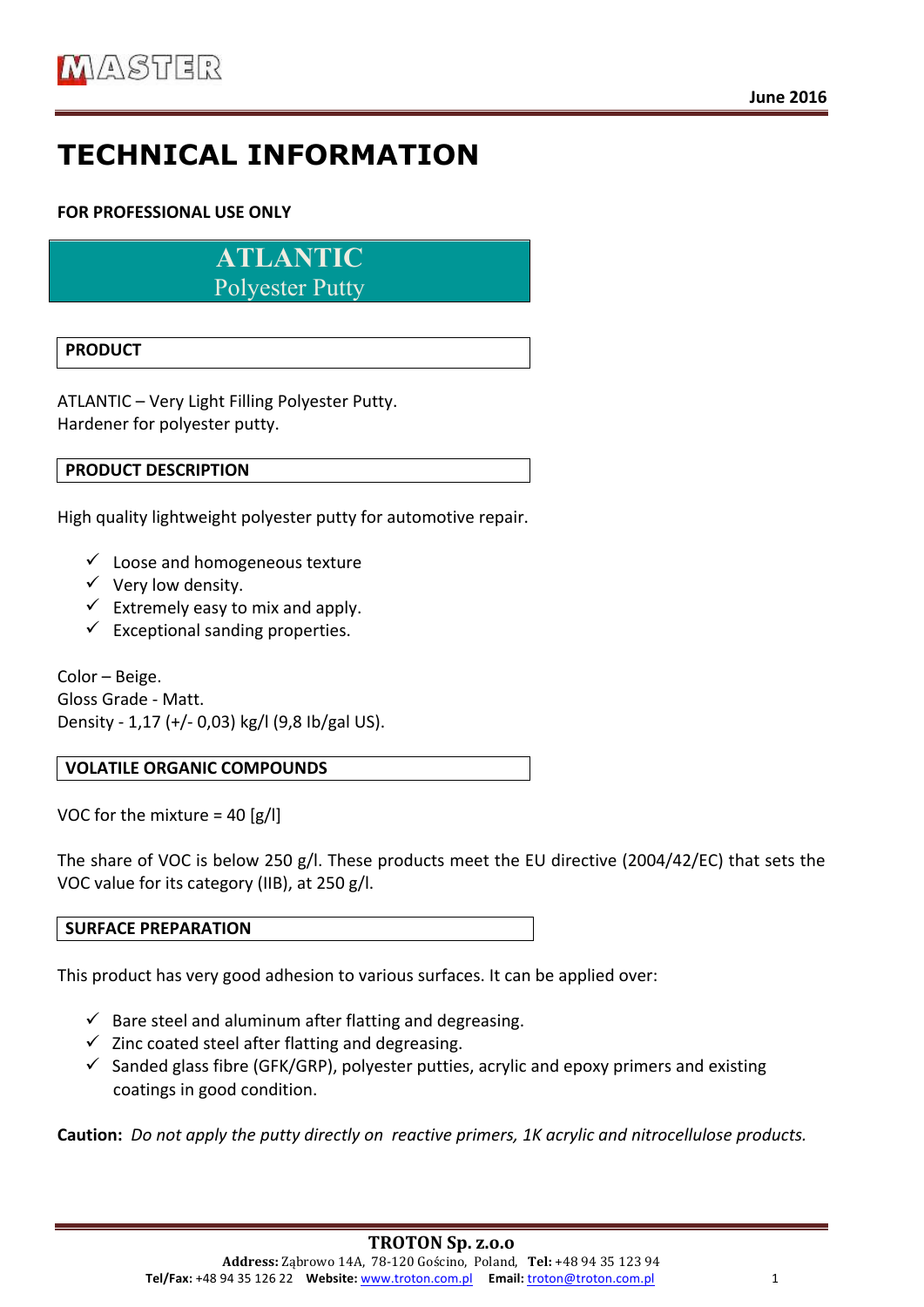

## **APPLICATION PROCESS**

|  | <b>USE</b><br>Very lightweight polyester putty for car body repairs.                                                                                                                                           |
|--|----------------------------------------------------------------------------------------------------------------------------------------------------------------------------------------------------------------|
|  | <b>Mixing ratio</b><br>by weight                                                                                                                                                                               |
|  | 100 parts<br>Putty<br>Hardener<br>2 parts                                                                                                                                                                      |
|  | Stir thoroughly until a homogenous paste is achieved. Be careful not to<br>create air inclusions.                                                                                                              |
|  | <b>Layer thickness</b><br>Putty can be applied in several thin coats. After each of them the product<br>should cure. Do not exceed the thickness of 3 mm<br>Pot life $6\div7$ minutes at $20^{\circ}$ C (68°F) |
|  |                                                                                                                                                                                                                |
|  | <b>Hardening time</b><br>35÷35 minutes at 20°C (68°F).                                                                                                                                                         |
|  | Temperatures below 20°C (68°F) significantly increase the hardening time.                                                                                                                                      |
|  | <b>IR Drying</b><br>9÷11 minutes of short waves. Do not exceed the temperature of $80^{\circ}$ C<br>$(176°F)$ .<br>Do not exceed the temperature of $60^{\circ}$ C (68°F) with zinc coated surfaces            |
|  | Caution: Wait about 5 minutes before the IR drying process.                                                                                                                                                    |
|  | <b>Sanding</b>                                                                                                                                                                                                 |
|  | Coarse sanding (dry): P100÷P180,<br>Finish sanding (dry): P180÷P280.                                                                                                                                           |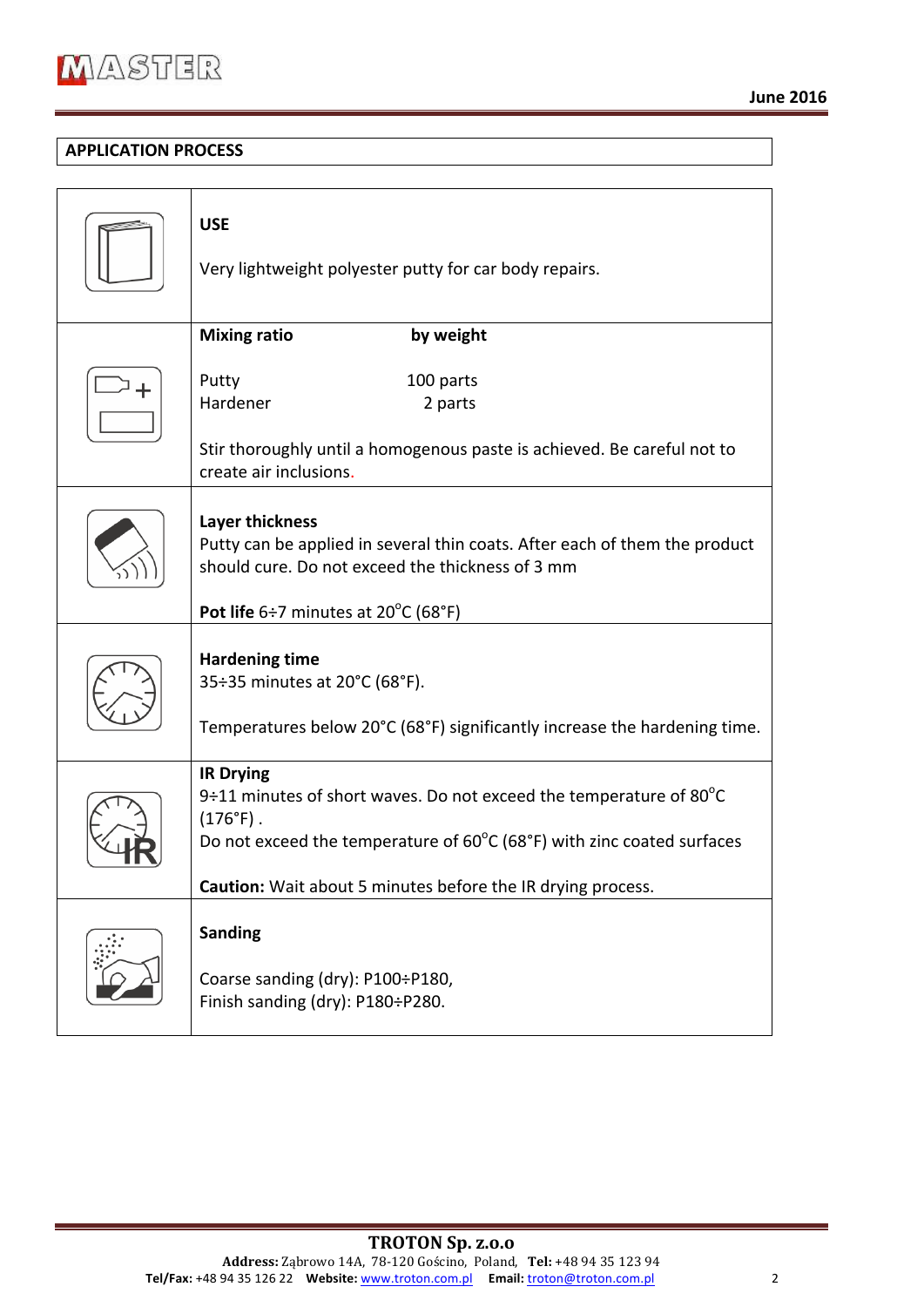

#### **FURTHER WORK**

Polyester putties can be over coated with:

- $\checkmark$  2K polyester putties.
- $\checkmark$  2K polyester spray putties.
- $\checkmark$  2K acrylic primers.
- $\checkmark$  2K epoxy primers.
- $\checkmark$  2K wash primers.

#### **GENERAL NOTES**

- $\checkmark$  Excessive amount of hardener will cause problems with bleaching of the topcoat!
- $\checkmark$  When working with 2K products, it is recommended to use personal protection equipment. Protect the eyes and respiratory system.
- $\checkmark$  Clean the guns and equipment immediately after use.
- $\checkmark$  The rooms should be well ventilated.

**Caution:** To maintain safety, always follow the instructions given in the MSDS of the products.

**STORAGE**

Store the product components in a sealed container, in dry and cool places, away from fire and heat sources, as well as direct sunlight.

### **Caution:**

- 1. *Close the containers immediately after application*
- 2. *Protect the hardener from overheating!*

### **WARRANTY PERIOD**

ATLANTIC Putty  $-12$  months from the Date of Manufacture. Hardener for polyester putty  $-18$  months from the Date of Manufacture.